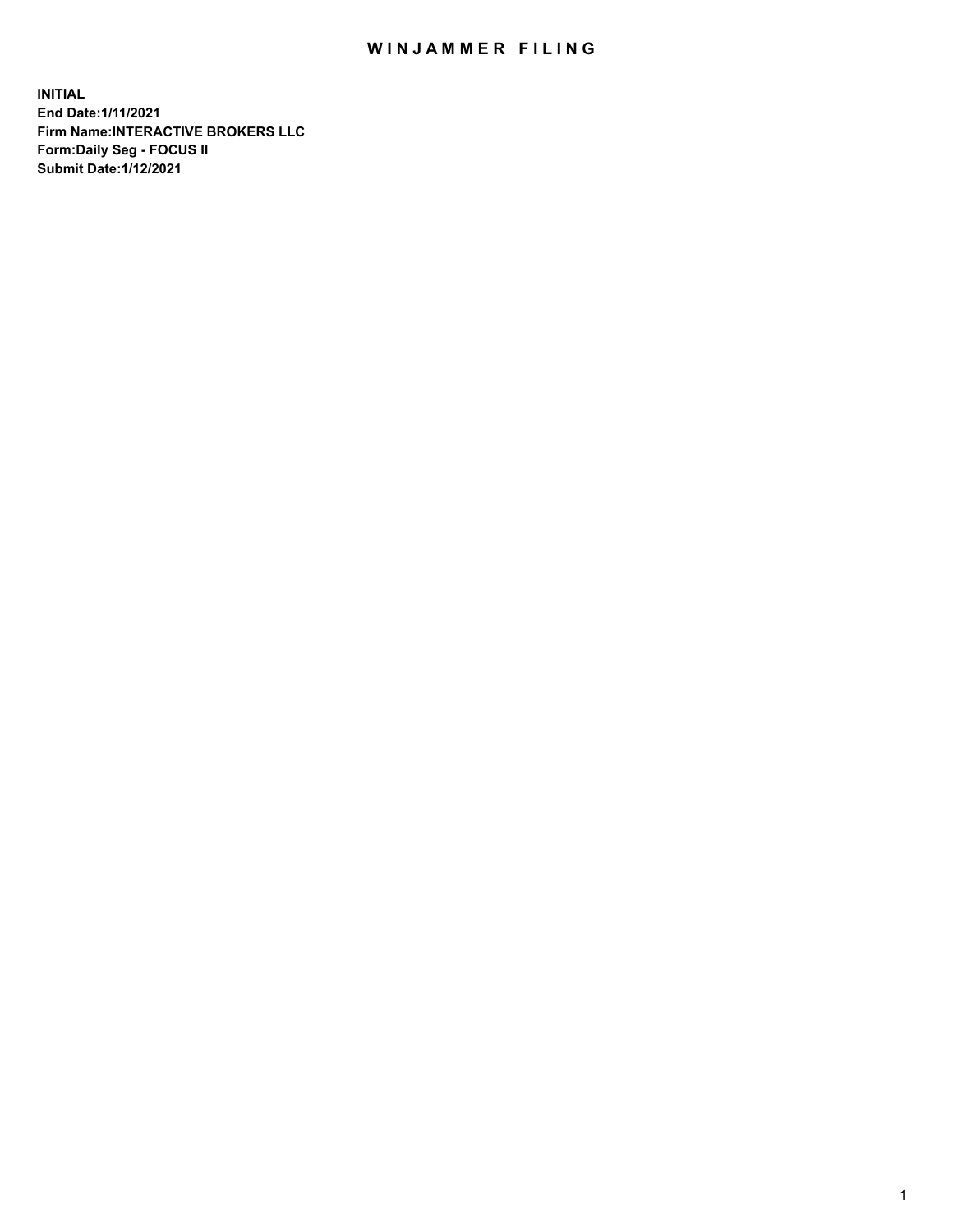**INITIAL End Date:1/11/2021 Firm Name:INTERACTIVE BROKERS LLC Form:Daily Seg - FOCUS II Submit Date:1/12/2021 Daily Segregation - Cover Page**

| Name of Company                                                                                                                                                                                                                                                                                                                | <b>INTERACTIVE BROKERS LLC</b>                                                                  |
|--------------------------------------------------------------------------------------------------------------------------------------------------------------------------------------------------------------------------------------------------------------------------------------------------------------------------------|-------------------------------------------------------------------------------------------------|
| <b>Contact Name</b>                                                                                                                                                                                                                                                                                                            | James Menicucci                                                                                 |
| <b>Contact Phone Number</b>                                                                                                                                                                                                                                                                                                    | 203-618-8085                                                                                    |
| <b>Contact Email Address</b>                                                                                                                                                                                                                                                                                                   | jmenicucci@interactivebrokers.c<br>$om$                                                         |
| FCM's Customer Segregated Funds Residual Interest Target (choose one):<br>a. Minimum dollar amount: ; or<br>b. Minimum percentage of customer segregated funds required:% ; or<br>c. Dollar amount range between: and; or<br>d. Percentage range of customer segregated funds required between:% and%.                         | $\overline{\mathbf{0}}$<br>$\overline{\mathbf{0}}$<br>155,000,000 245,000,000<br>0 <sub>0</sub> |
| FCM's Customer Secured Amount Funds Residual Interest Target (choose one):<br>a. Minimum dollar amount: ; or<br>b. Minimum percentage of customer secured funds required:%; or<br>c. Dollar amount range between: and; or<br>d. Percentage range of customer secured funds required between:% and%.                            | $\overline{\mathbf{0}}$<br>$\overline{\mathbf{0}}$<br>80,000,000 120,000,000<br>0 <sub>0</sub>  |
| FCM's Cleared Swaps Customer Collateral Residual Interest Target (choose one):<br>a. Minimum dollar amount: ; or<br>b. Minimum percentage of cleared swaps customer collateral required:% ; or<br>c. Dollar amount range between: and; or<br>d. Percentage range of cleared swaps customer collateral required between:% and%. | $\overline{\mathbf{0}}$<br><u>0</u><br>0 <sub>0</sub><br>0 <sub>0</sub>                         |

Attach supporting documents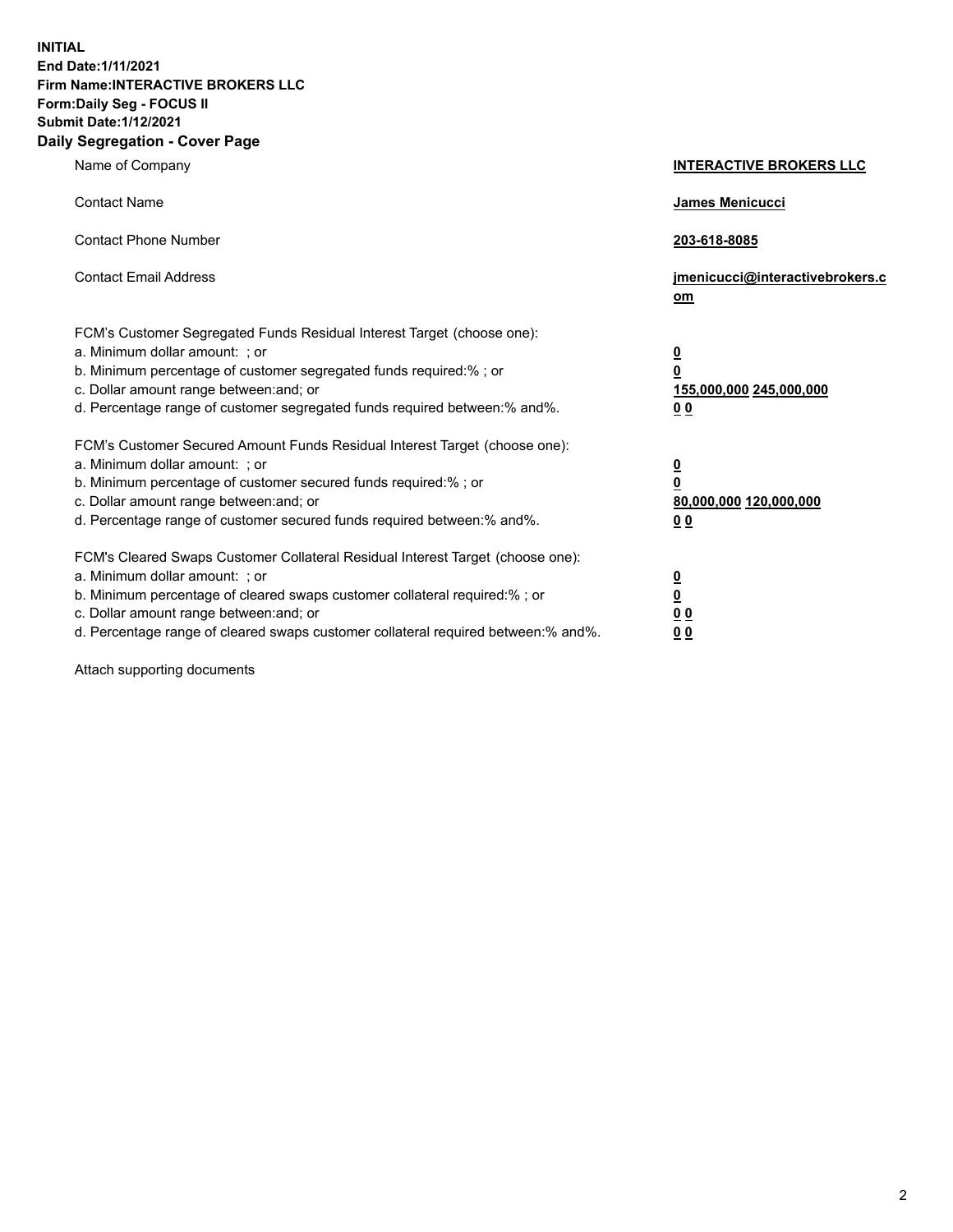## **INITIAL End Date:1/11/2021 Firm Name:INTERACTIVE BROKERS LLC Form:Daily Seg - FOCUS II Submit Date:1/12/2021**

|     | <b>Daily Segregation - Secured Amounts</b>                                                  |                                               |
|-----|---------------------------------------------------------------------------------------------|-----------------------------------------------|
|     | Foreign Futures and Foreign Options Secured Amounts                                         |                                               |
|     | Amount required to be set aside pursuant to law, rule or regulation of a foreign            | $0$ [7305]                                    |
|     | government or a rule of a self-regulatory organization authorized thereunder                |                                               |
| 1.  | Net ledger balance - Foreign Futures and Foreign Option Trading - All Customers             |                                               |
|     | A. Cash                                                                                     | 541,767,003 [7315]                            |
|     | B. Securities (at market)                                                                   | $0$ [7317]                                    |
| 2.  | Net unrealized profit (loss) in open futures contracts traded on a foreign board of trade   | 26,975,415 [7325]                             |
| 3.  | Exchange traded options                                                                     |                                               |
|     | a. Market value of open option contracts purchased on a foreign board of trade              | 108,654 [7335]                                |
|     | b. Market value of open contracts granted (sold) on a foreign board of trade                | <b>4,322</b> [7337]                           |
| 4.  | Net equity (deficit) (add lines 1. 2. and 3.)                                               | 568,846,750 [7345]                            |
| 5.  | Account liquidating to a deficit and account with a debit balances - gross amount           | 64,837 [7351]                                 |
|     | Less: amount offset by customer owned securities                                            | 0 [7352] 64,837 [7354]                        |
| 6.  | Amount required to be set aside as the secured amount - Net Liquidating Equity              | 568,911,587 [7355]                            |
|     | Method (add lines 4 and 5)                                                                  |                                               |
| 7.  | Greater of amount required to be set aside pursuant to foreign jurisdiction (above) or line | 568,911,587 [7360]                            |
|     | 6.                                                                                          |                                               |
|     | FUNDS DEPOSITED IN SEPARATE REGULATION 30.7 ACCOUNTS                                        |                                               |
| 1.  | Cash in banks                                                                               |                                               |
|     | A. Banks located in the United States                                                       | 100,516,813 [7500]                            |
|     | B. Other banks qualified under Regulation 30.7                                              | 0 [7520] 100,516,813 [7530]                   |
| 2.  | Securities                                                                                  |                                               |
|     | A. In safekeeping with banks located in the United States                                   | 449,968,000 [7540]                            |
|     | B. In safekeeping with other banks qualified under Regulation 30.7                          | 0 [7560] 449,968,000 [7570]                   |
| 3.  | Equities with registered futures commission merchants                                       |                                               |
|     | A. Cash                                                                                     | $0$ [7580]                                    |
|     | <b>B.</b> Securities                                                                        | $0$ [7590]                                    |
|     | C. Unrealized gain (loss) on open futures contracts                                         | $0$ [7600]                                    |
|     | D. Value of long option contracts<br>E. Value of short option contracts                     | $0$ [7610]                                    |
| 4.  | Amounts held by clearing organizations of foreign boards of trade                           | 0 [7615] 0 [7620]                             |
|     | A. Cash                                                                                     |                                               |
|     | <b>B.</b> Securities                                                                        | $0$ [7640]<br>$0$ [7650]                      |
|     | C. Amount due to (from) clearing organization - daily variation                             | $0$ [7660]                                    |
|     | D. Value of long option contracts                                                           | $0$ [7670]                                    |
|     | E. Value of short option contracts                                                          | 0 [7675] 0 [7680]                             |
| 5.  | Amounts held by members of foreign boards of trade                                          |                                               |
|     | A. Cash                                                                                     | 275,136,548 [7700]                            |
|     | <b>B.</b> Securities                                                                        | $0$ [7710]                                    |
|     | C. Unrealized gain (loss) on open futures contracts                                         | 25,564,848 [7720]                             |
|     | D. Value of long option contracts                                                           | 108,654 [7730]                                |
|     | E. Value of short option contracts                                                          | <mark>-4,322</mark> [7735] 300,805,728 [7740] |
| 6.  | Amounts with other depositories designated by a foreign board of trade                      | $0$ [7760]                                    |
| 7.  | Segregated funds on hand                                                                    | $0$ [7765]                                    |
| 8.  | Total funds in separate section 30.7 accounts                                               | 851,290,541 [7770]                            |
| 9.  | Excess (deficiency) Set Aside for Secured Amount (subtract line 7 Secured Statement         | 282,378,954 [7380]                            |
|     | Page 1 from Line 8)                                                                         |                                               |
| 10. | Management Target Amount for Excess funds in separate section 30.7 accounts                 | 80,000,000 [7780]                             |
| 11. | Excess (deficiency) funds in separate 30.7 accounts over (under) Management Target          | 202,378,954 [7785]                            |
|     |                                                                                             |                                               |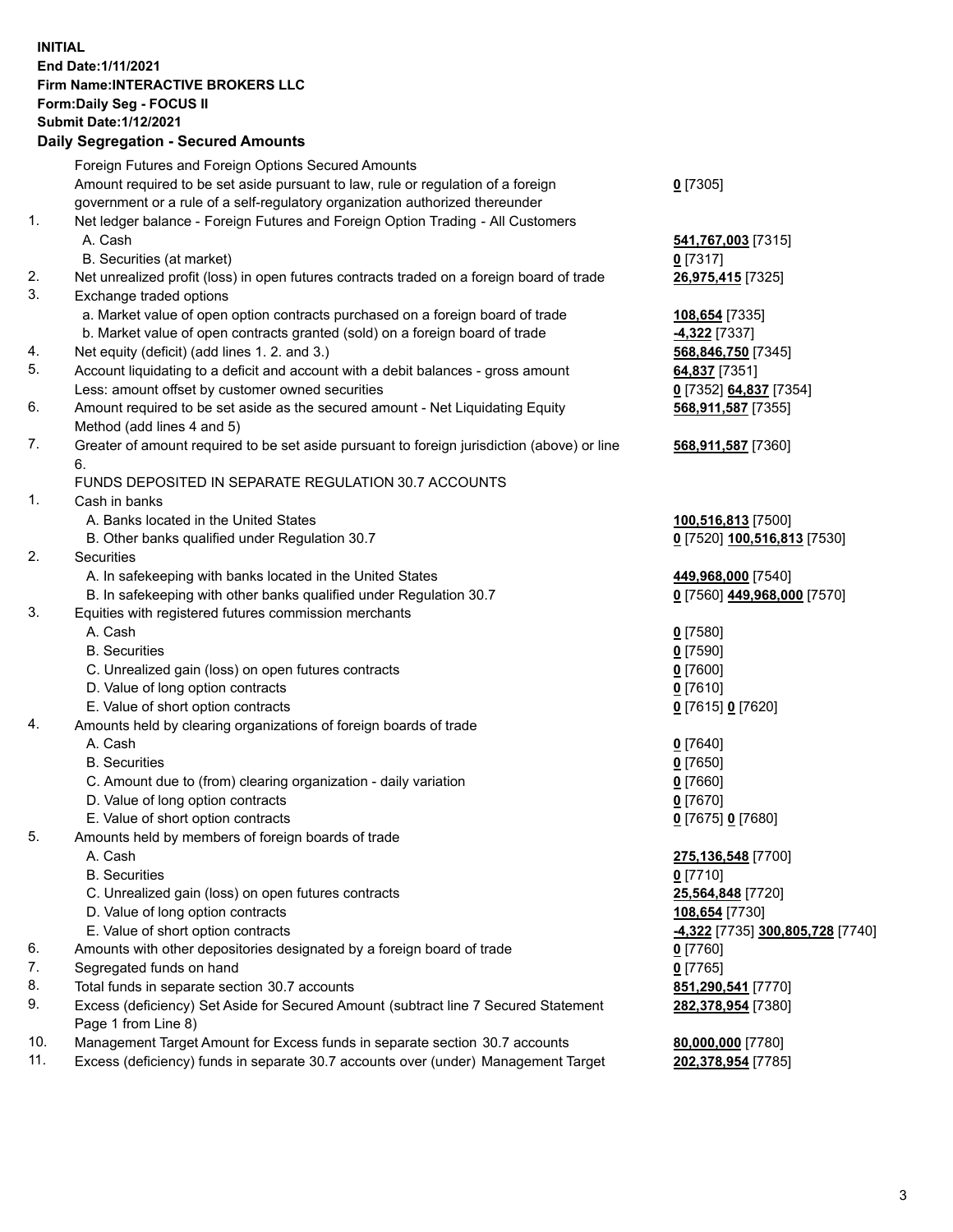**INITIAL End Date:1/11/2021 Firm Name:INTERACTIVE BROKERS LLC Form:Daily Seg - FOCUS II Submit Date:1/12/2021 Daily Segregation - Segregation Statement** SEGREGATION REQUIREMENTS(Section 4d(2) of the CEAct) 1. Net ledger balance A. Cash **5,704,633,040** [7010] B. Securities (at market) **0** [7020] 2. Net unrealized profit (loss) in open futures contracts traded on a contract market **256,662,025** [7030] 3. Exchange traded options A. Add market value of open option contracts purchased on a contract market **267,183,493** [7032] B. Deduct market value of open option contracts granted (sold) on a contract market **-232,745,116** [7033] 4. Net equity (deficit) (add lines 1, 2 and 3) **5,995,733,442** [7040] 5. Accounts liquidating to a deficit and accounts with debit balances - gross amount **3,725,604** [7045] Less: amount offset by customer securities **0** [7047] **3,725,604** [7050] 6. Amount required to be segregated (add lines 4 and 5) **5,999,459,046** [7060] FUNDS IN SEGREGATED ACCOUNTS 7. Deposited in segregated funds bank accounts A. Cash **1,924,911,555** [7070] B. Securities representing investments of customers' funds (at market) **2,015,792,360** [7080] C. Securities held for particular customers or option customers in lieu of cash (at market) **0** [7090] 8. Margins on deposit with derivatives clearing organizations of contract markets A. Cash **2,113,720** [7100] B. Securities representing investments of customers' funds (at market) **2,131,091,370** [7110] C. Securities held for particular customers or option customers in lieu of cash (at market) **0** [7120] 9. Net settlement from (to) derivatives clearing organizations of contract markets **35,805,256** [7130] 10. Exchange traded options A. Value of open long option contracts **267,188,653** [7132] B. Value of open short option contracts **-232,831,297** [7133] 11. Net equities with other FCMs A. Net liquidating equity **0** [7140] B. Securities representing investments of customers' funds (at market) **0** [7160] C. Securities held for particular customers or option customers in lieu of cash (at market) **0** [7170] 12. Segregated funds on hand **0** [7150] 13. Total amount in segregation (add lines 7 through 12) **6,144,071,617** [7180] 14. Excess (deficiency) funds in segregation (subtract line 6 from line 13) **144,612,571** [7190] 15. Management Target Amount for Excess funds in segregation **155,000,000** [7194] 16. Excess (deficiency) funds in segregation over (under) Management Target Amount **-10,387,429** [7198]

Excess